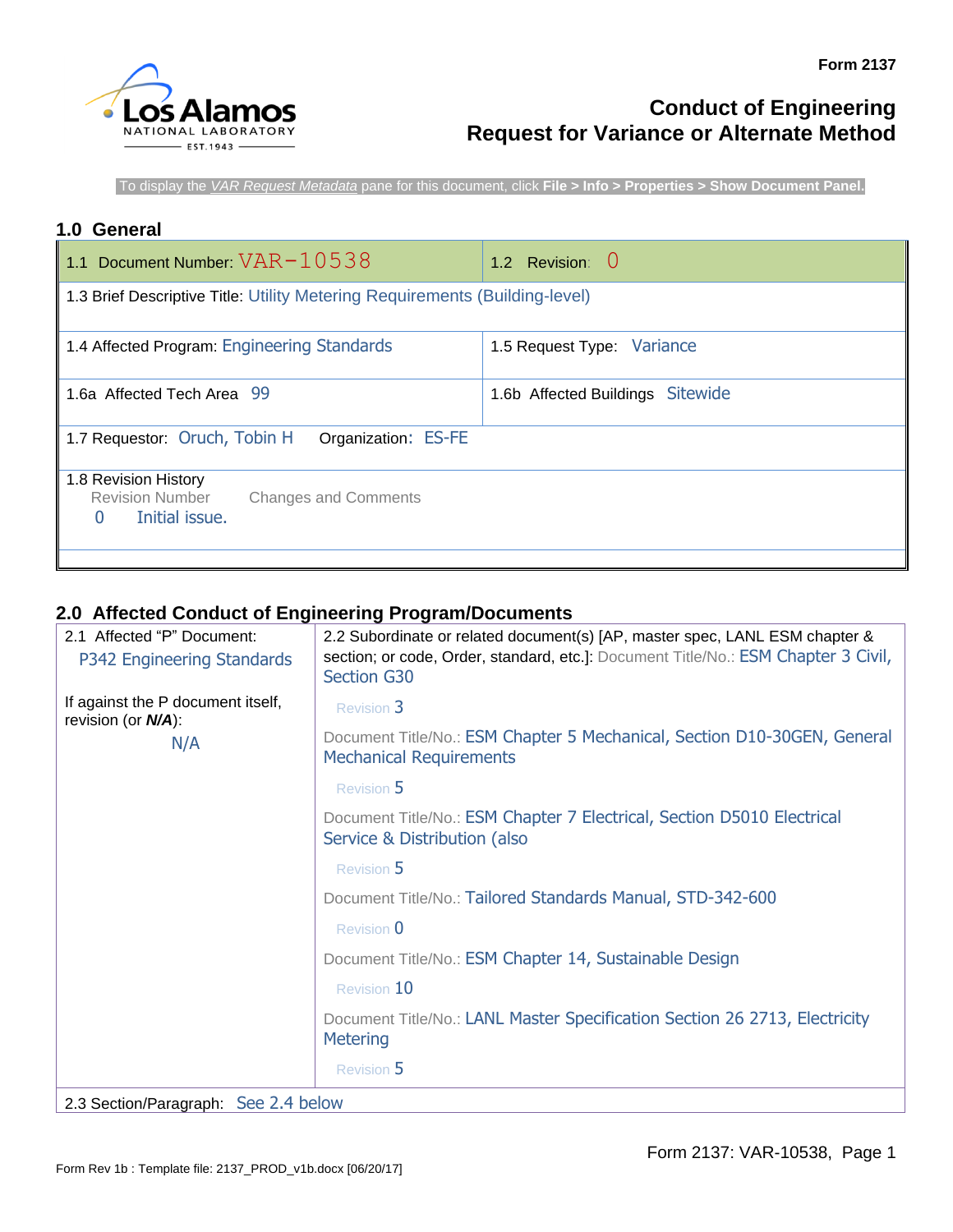2.4 Specific Requirement(s) as Written in the Document(s): **G30:** 

> **Subsection G3010 Potable/Fire Protection Water**, 1.0 General, F. Water Meters: For all facilities greater than 10,000 sf floor area with restrooms, provide water meters. Meters shall be electronic and connected to the building automation system for monitoring.

> **Subsection G3060 Natural Gas**, 1.0 Design, C. Meters: Provide a gas meter for any building with a heating unit with an input btu requirement of 5,000,000 btu/hr or greater.

#### **D10-30GEN**, 11.0 Meters:

- A. Building Supply: **Potable water, steam, and gas** meters are required for new buildings greater than 4000 ft2 and, for renovations, if more than 50% of the particular mechanical system is upgraded.
- B. Specify meters with a digital remote readout and a 4-20 mA signal. Tie meters into the Supervisory Control and Data Acquisition (SCADA) network, the Equipment Surveillance System (ESS), and/or the Building Automation System (BAS; preferred location), if present. …
- D. HVAC Systems: Provide totalizing water meters in the make-up and blowdown lines of all cooling towers and air washers 25,000 cfm and larger.

#### **D5010, 2.0 Low-Voltage Service & Distribution Systems**, 2.4 Metering, 2.4.2 Meters

A. For electrical systems that require a meter, provide an addressable multi-function, microprocessorbased, digital electrical meter.

1. Meter type shall be determined by LANL Utilities and Infrastructure. Send email to umetering@lanl.gov to request direction which may differ from LANL Master Specifications Section 26 2713, Electricity Metering.

2. Buildings or structures requiring metering:

a. Buildings over 5000 square feet.

b. Buildings 5000 square feet or less with substantial loads.

Exception to 2: Where the cost of the metering exceeds the benefit of the metering and POC and UI approval is obtained, metering is not required.

## **Tailored Standards Manual**

Various locations including:

Chapter 3 Civil 1.0 DOE Order-Based Metering Requirements

- A. Provide water meters for all facilities greater than 10,000 sf floor area with restrooms.
- B. Provide a gas meter for any building with a heating unit with an input Btu requirement of 5,000,000 Btu/hr or greater.

Chapter 7 Electrical, 4.0 Sustainability

A. Provide remotely-monitored (e.g., SCADA, EES, or BAS) metering for electrical service when structure  $>$  5,000 ft<sup>2</sup>.

**ESM Ch. 14, Sustainable Design for Facilities** is currently silent on meters (a new Attachment 2 is the target destination for this VAR's material).

**LANL Master Specification Section 26 2713, Electricity Metering**, various paragraphs including but not limited to:

2.2.C. Manufacturer: Square D. Contact LANL UI Metering at [umetering@lanl.gov](mailto:umetering@lanl.gov) for current meter selection/standard. No substitution.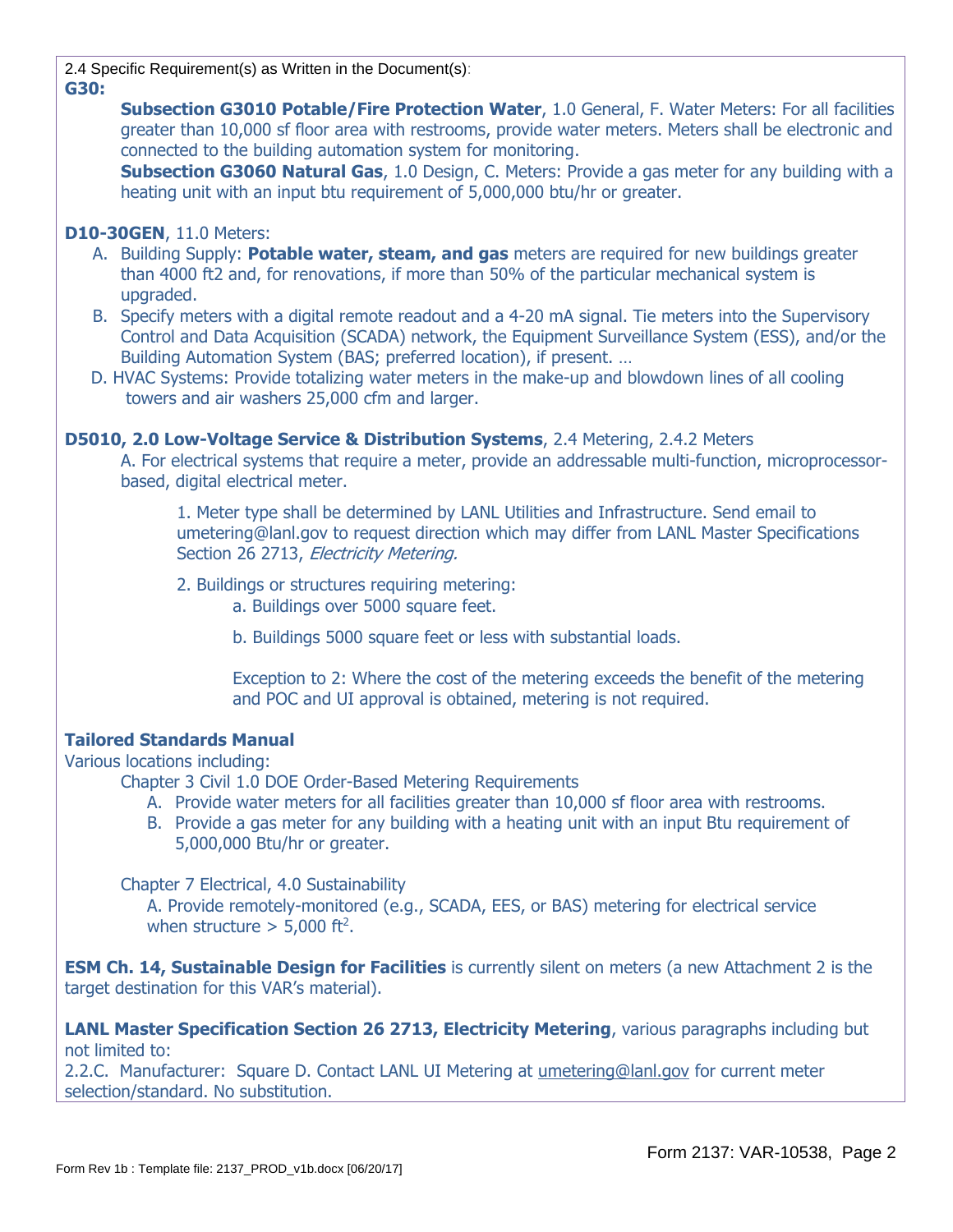2.5 Contractual, preference, or other basis for requirement in 2.4:

Contractual requirements and LANL preferences for meeting same cost-effectively. As examples, Ch 6 footnote reads, in part: Based on DOE O 430.2B CRD 6.D "To the maximum extent practicable, the contractor must install metering for devices that measure consumption of potable water, electricity, steam, and natural gas in each building and other facilities and grounds." Ch 7 footnote reads, in part: Refer to DOE O 436.1 Departmental Sustainability, DOE/EE-0312 Guidance for Electric Metering in Federal Buildings, and EPAct 2005. EPAct 2005 directs that all Federal buildings be metered "...for the purposes of efficient energy use and reduction in the cost of electricity used in such buildings..." by October 1, 2012.

| 2.6 Type of VAR from ESM Chap 1, Z10 [Applies only to   2.7 Discipline |                            |
|------------------------------------------------------------------------|----------------------------|
| standards variances)                                                   | Instrumentation & Controls |
| Type 2                                                                 |                            |

# **3.0 Request Information & Comments**

| 3.1 NCR required (work has occurred)?<br>- No                   |                      |
|-----------------------------------------------------------------|----------------------|
| If Yes, NCR Number: Enter text.                                 |                      |
| 3.2 System/Component Affected                                   | 3.3 Highest ML Level |
| <b>OpSystem Acronym &amp; Name</b> [Select OpSysAcronymAndName] |                      |
| <b>System Number or Name</b> [Select SystemNumberOrName]        | $MI -4$              |
|                                                                 |                      |
|                                                                 |                      |

#### 3.4 Proposal with Justification/Compensatory Measures:

## **Background**

Expectations for metering are evolving rapidly and have changed since some affected LANL Standards documents were written. Consolidation of updated requirements into this single document should improve understanding, compliance, and timely requirements maintenance by the Standards Program. Standardized meters are important to ensure automated data availability and compatibility with LANL's existing metering infrastructure and information technology.

# **Proposal/Requirements**

## Administrative Direction on this VAR

- 1. This VAR consolidates and modifies existing direction and positions it as an addendum (e.g., new Attachment 2) to ESM Ch. 14, Sustainable Design for Facilities, which is currently silent on meters.
- 2. VAR Postings: So long as affected LANL Standards documents (e.g., ESM, TSM, Master Spec Sections) do not align with this VAR — e.g., do not yet refer to Ch. 14 direction (or, in the case of spec sections, incorporate relevant details) — this VAR will remain posted against them.
- 3. Metering Ultimate Destination: If/when future revisions of ESM Ch. 14 Sustainable Design incorporate (and possibly alter) this VAR's technical material, it will supersede the technical material and so state.
- 4. VAR Retirement: When all LANL Standards align in a cohesive manner relative to metering, this VAR should be statused "Sitewide Incorporated."

## Technical Direction

In multiple LANL Standards locations, modify current metering requirements and guidance as necessary to comply with the following:

# **1. New Facility or Structure Construction (Applicability)**

- A. Building-level utility meters shall be installed for electric, potable water, steam, and natural gas services in new facilities or structures where the total square footage is 5,000 or more.
	- a. Where less than 5,000 square feet, utility meters are recommended but not required unless the planned facility or structure is designed with a substantial demand load increase on any one of the utilities, in which case utility meters are then required. Email [umetering@lanl.gov](mailto:umetering@lanl.gov) for review of applicability of metering for each system.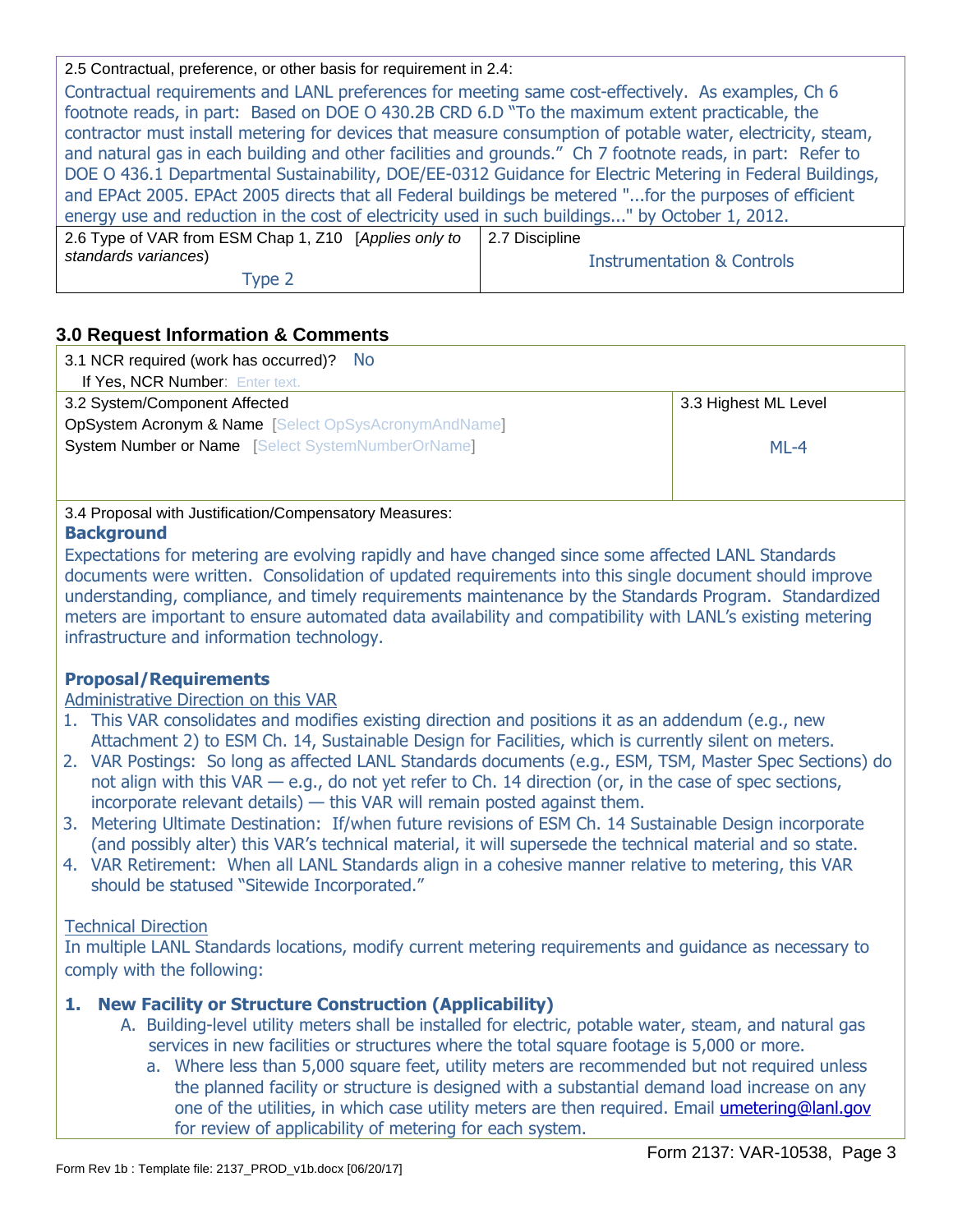## **2. Existing Facilities (Applicability)**

- A. Building-level utility meters shall be installed for electric, potable water, steam, and natural gas services when an existing facility greater than or equal to 5,000 square feet undergoes a modernization, renovation, equipment replacement, and/or upgrade efforts.
	- a. Modernization: See Ch 14 Definitions: Currently: The comprehensive replacement or restoration of virtually all major systems (such as plumbing, mechanical, electrical), interior finishes (such as ceilings, partitions, doors, and floor finishes), and building features (such as exterior wall and roof).

## **3. Communication Requirements**

- A. Building-level utility meters shall be connected to the LANL UI owned and managed Metering Program Power Monitoring Expert (PME) system via an active yellow network connection.
	- a. Electric meters may be connected directly.
	- b. Water, gas, and steam meters require a gateway device for cyber security and device firmware management purposes; email [umetering@lanl.gov](mailto:umetering@lanl.gov) to request current approved model selection, required communication gateway device information, and additional direction. Provide a separate enclosure with a DIN rail to house these components and run both a yellow-net connection and 120-volt individual branch circuit to the enclosure. The power supply, isolation device, and a terminal block are on the DIN rail. Design documents shall reflect these requirements.
- B. Where other non-utility level meters, facility level meters, or sub-meters are installed or used, they shall be connected to one or more of the below Utilities and Infrastructure (UI)-owned monitoring systems, where available:
	- **PME System**
	- **EXECTE Acquisition (SCADA)** System
	- **Equipment Surveillance Systems (ESS)**
	- **Building Automation Systems (BAS)**

## **4. Exclusions**

- A. Where an existing building is metered with shared infrastructure, i.e., two or more buildings with one meter, a separate or sub-meter may not be required depending on the size, function, and complexity of the building(s). The Variance or Alternative Method, Form 2137 process shall be followed to determine the requirements.
- B. For any other special use facilities where the situation does not fit into any of the above, such as for photovoltaic systems, contact [umetering@lanl.gov](mailto:umetering@lanl.gov) for direction.

# **5. Building-Level Meter Specifics by Service**

Due to rapid changes in manufacturer's available products, make and model changes periodically. Checking with umetering@lanl.gov is imperative to specifying the correct models and connections.

- A. Electricity
	- a. Meter make/model shall be determined by LANL UI. Email umetering@lanl.gov to request required make/model; this may differ from LANL ESM Chapter 7, D5010 2.4.2 and LANL Master Specification Section 26 2713, Electricity Metering.
	- b. Refer to Specification Section 26 2713 for additional material installation details and yellow network connection requirements.
	- c. Refer to LANL Standard Drawings ST-D5010-3, -4, and -5 for meter installation details and connection requirements.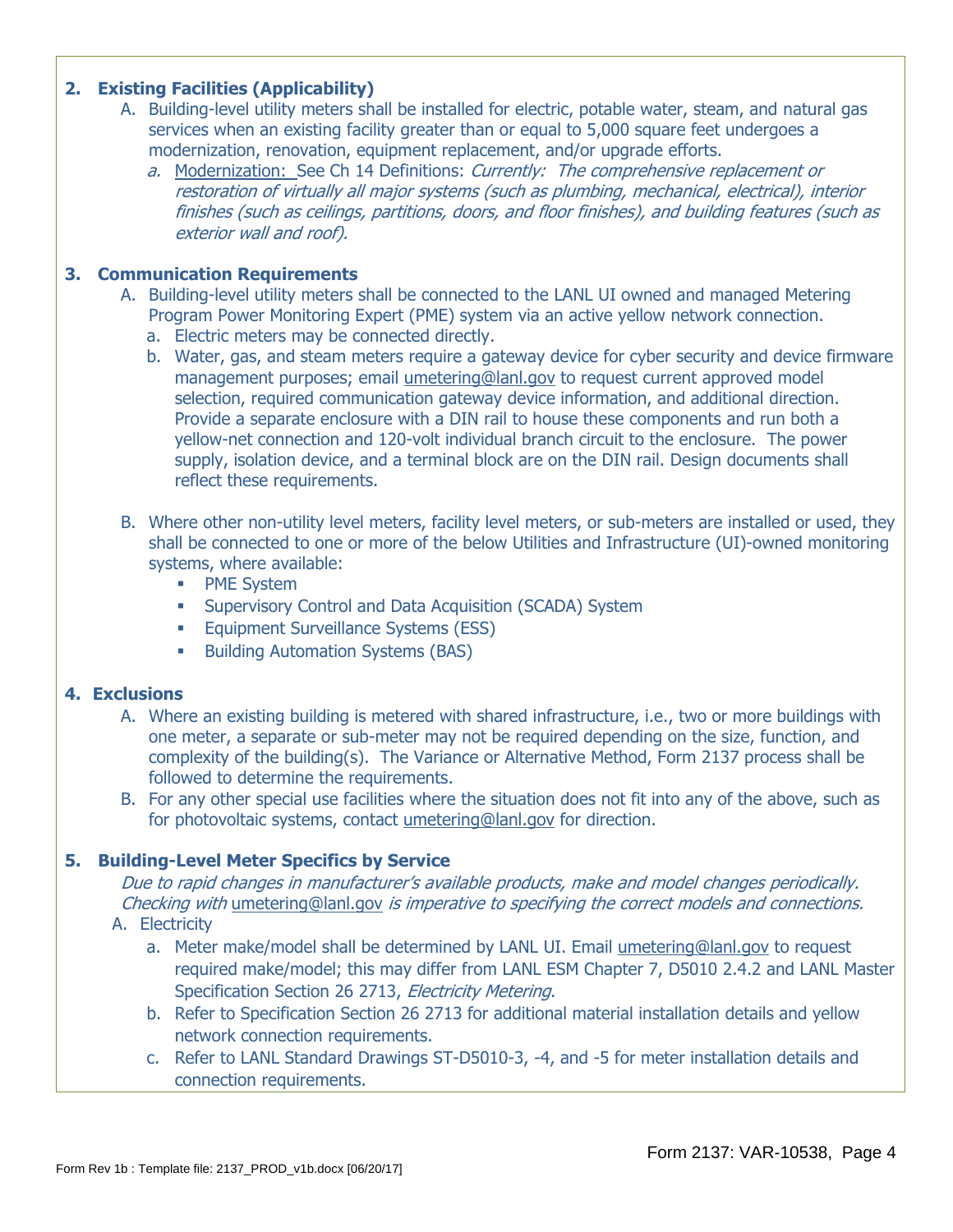- d. For electrical systems connected to the LANL distribution system but considered non-LANL loads (such as Bandelier National Monument), contact [umetering@lanl.gov](mailto:umetering@lanl.gov) for further direction.
- e. Prior to acceptance, UI must review and commission the meter installation.
- B. Natural Gas
	- a. Meter make/model shall be determined by LANL UI. Email umetering@lanl.gov to request direction; this may differ from LANL ESM Chapter 6, D10-30GEN for building-level natural gas metering.
	- b. Network: See Communications heading above.
	- c. The meter shall incorporate pressure and temperature compensation.
	- d. The meter may be installed upstream or downstream of the regulator station. Location approval required by [umetering@lanl.gov.](mailto:umetering@lanl.gov)
	- e. Prior to acceptance, UI must review and commission the meter installation.
- C. Water
	- a. Meter make/ model shall be determined by LANL UI. Email umetering@lanl.gov to request direction; this may differ from LANL ESM Chapter 6 D10-30GEN and LANL Master Specifications (various locations) for building-level metering.
	- b. Refer to Mechanical Drawing(s) ST-D2020-1 for building water meter location.
	- c. Network: See Communications heading above.
	- d. Cooling towers and other equipment with high water usage shall be separately metered in addition to the facility supported (see ESM Chapter 6 D10-30GEN, r5 Section 11), and these additional meters shall follow the above requirements for water meters and be connected to the UI monitoring systems. Requirement may be waived with Mechanical and Civil POC concurrence.
	- e. Prior to acceptance, UI must review and commission the meter installation.
- D. Steam
	- a. Make/model shall be determined by LANL Utilities and Infrastructure. Send email to umetering@lanl.gov to request current approved meter selection and additional direction which may differ from LANL Master Specification (if any) for building level steam metering.
	- b. Network: See Communications heading above.
	- c. Prior to acceptance, UI must review and commission the meter installation.

## **Justification**

As noted under Background, expectations for metering are evolving rapidly and have changed since some affected LANL Standards documents were written. Consolidation of updated requirements into this single document should improve understanding, compliance, and timely requirements maintenance by the Standards Program.

At LANL, building-level utility meter location, design specifications, installation, and commissioning requirements are determined by UI-DO and -ES based on the latest Federal requirements: EPAct 2005 § 103 (42 U.S.C § 8253(e), EISA 2007 § 434 (42 U.S.C. § 8253(e)(1)), and [Federal Building Metering Guidance.](https://www.energy.gov/eere/femp/downloads/federal-building-metering-guidance-usc-8253e-metering-energy-use) Utility meters are owned, maintained, and monitored by UI-DO (FOD-8) who is responsible for reporting sitewide and facility specific energy consumption data on an annual basis to the DOE.

#### 3.5 Attachments

Document Title or Description N/A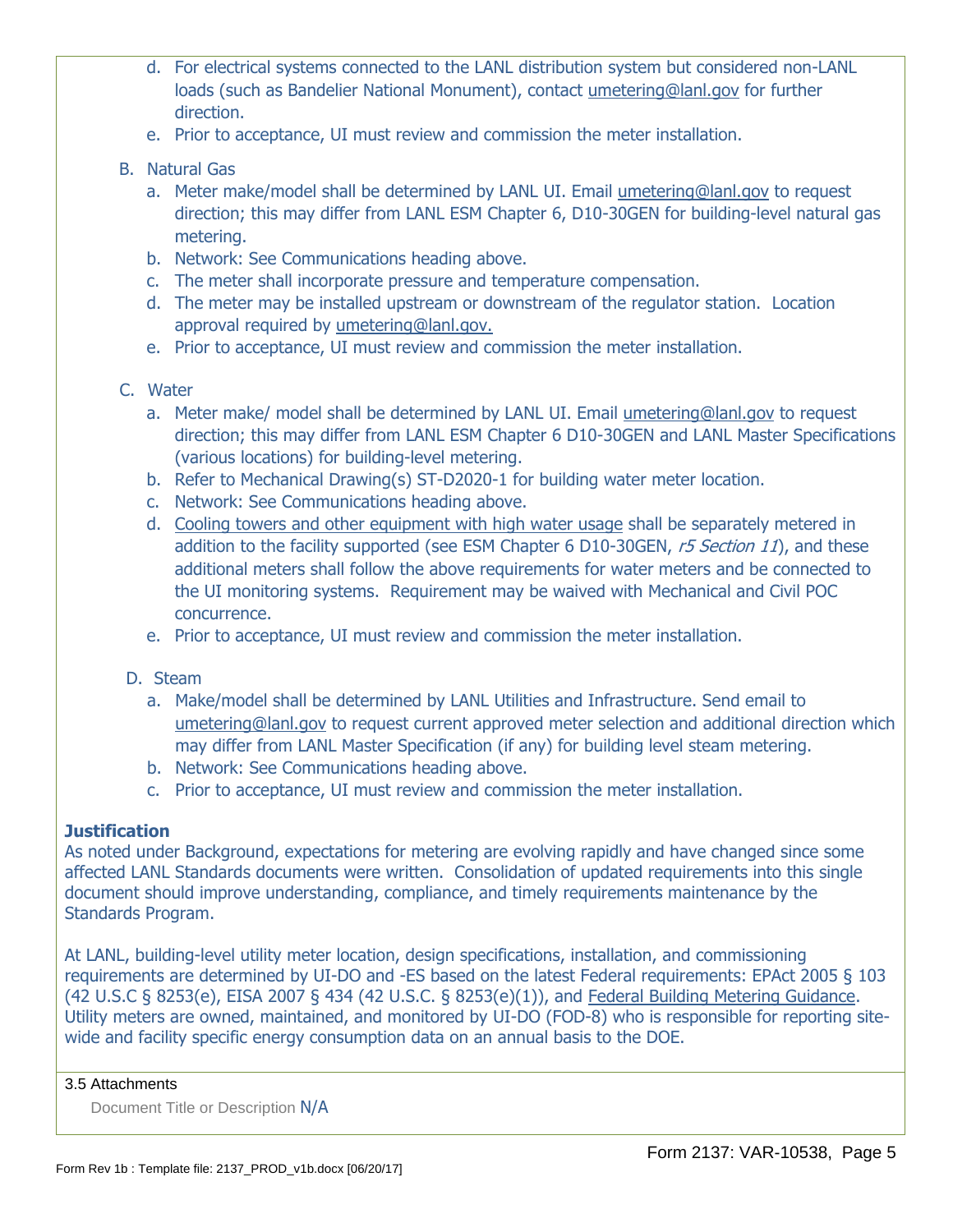| 3.6a Project ID<br>N/A                                                                                                                                                                                         | 3.6b: Project Name<br>N/A                                    |                                                                                                        | N/A | 3.6c: Code of Record Date               |
|----------------------------------------------------------------------------------------------------------------------------------------------------------------------------------------------------------------|--------------------------------------------------------------|--------------------------------------------------------------------------------------------------------|-----|-----------------------------------------|
| 3.7 Duration:<br>Lifetime                                                                                                                                                                                      | 3.8a If Finite Period, Start Date:<br>Click to enter a date. |                                                                                                        |     | 3.8b End Date:<br>Click to enter a date |
|                                                                                                                                                                                                                |                                                              | 3.8c Provide the PFITS number for tracking removal/correction: [PFITSNum]                              |     |                                         |
| 3.9 USQD/USID required (Nuclear, High/Mod Hazard)? No<br>If Yes, USQD/USID Number Click here to enter text.                                                                                                    |                                                              |                                                                                                        |     |                                         |
| 3.10 QA Review for process change matters potentially affecting LANL's NQA-1 implementation<br>Is a QPA Determination required?: No<br><b>If Yes, then:</b> Choose an item.<br><b>QPA Comments: Enter text</b> |                                                              |                                                                                                        |     |                                         |
| 3.11 POC Determination: Accept<br>POC Comments: Enter text                                                                                                                                                     |                                                              |                                                                                                        |     |                                         |
| Matters; and P343                                                                                                                                                                                              |                                                              | 3.12 Management Program Owner's (SMPO) Approval for P341 and APs; P342, ESM, ML-1 and -2, and Contract |     |                                         |
| <b>SMPO Determination: Accept</b><br><b>Comments: Enter text</b>                                                                                                                                               |                                                              |                                                                                                        |     |                                         |

#### **4.0 Participant Signatures NOTE***: DO NOT ADD NAMES FROM WITHIN WORD! Save and close the form first, then do 1-4 below:*

- 1. From the SharePoint library, select the document, then click the *ellipsis* (*...*) in the second column; a small dialog appears
- *2. In the small dialog click the ellipsis again*
- *3. Click Edit Properties and check out the document if prompted toEnter names using the controls provided, then Save*

| 4.1 POC (Management Program Owner's           | Organization | Signature                                                |
|-----------------------------------------------|--------------|----------------------------------------------------------|
| Representative):                              | <b>ES-FE</b> | Digitally signed by<br>TOBIN ORUCH Digitally signed by   |
|                                               |              |                                                          |
| Oruch, Tobin H                                |              | Date: 2022.06.14<br>(Affiliate)<br>15:10:26 -06'00'      |
|                                               |              |                                                          |
| 4.2 Facility Design Authority Representative  | Organization | Signature                                                |
|                                               | Enter text   |                                                          |
| [FDARName]                                    |              |                                                          |
| FDAR signature not required $\boxtimes$       |              |                                                          |
| 4.3 LANL Owning Manager (FOD or R&D/Program)  | Organization | Signature                                                |
|                                               | UI-DO        | Digitally signed by ANDREW                               |
| Erickson, Andrew W                            |              | <b>ERICKSON (Affiliate)</b><br>Date: 2022.06.16 15:49:50 |
| FOD or Program Manager signature not required |              | $-06'00'$                                                |
| 4.4 Quality Reviewer's Name:                  | Organization | Signature                                                |
|                                               | Enter text.  |                                                          |
| [QPAName]                                     |              |                                                          |
| QPA review/signature not required $\boxtimes$ |              |                                                          |
|                                               |              |                                                          |